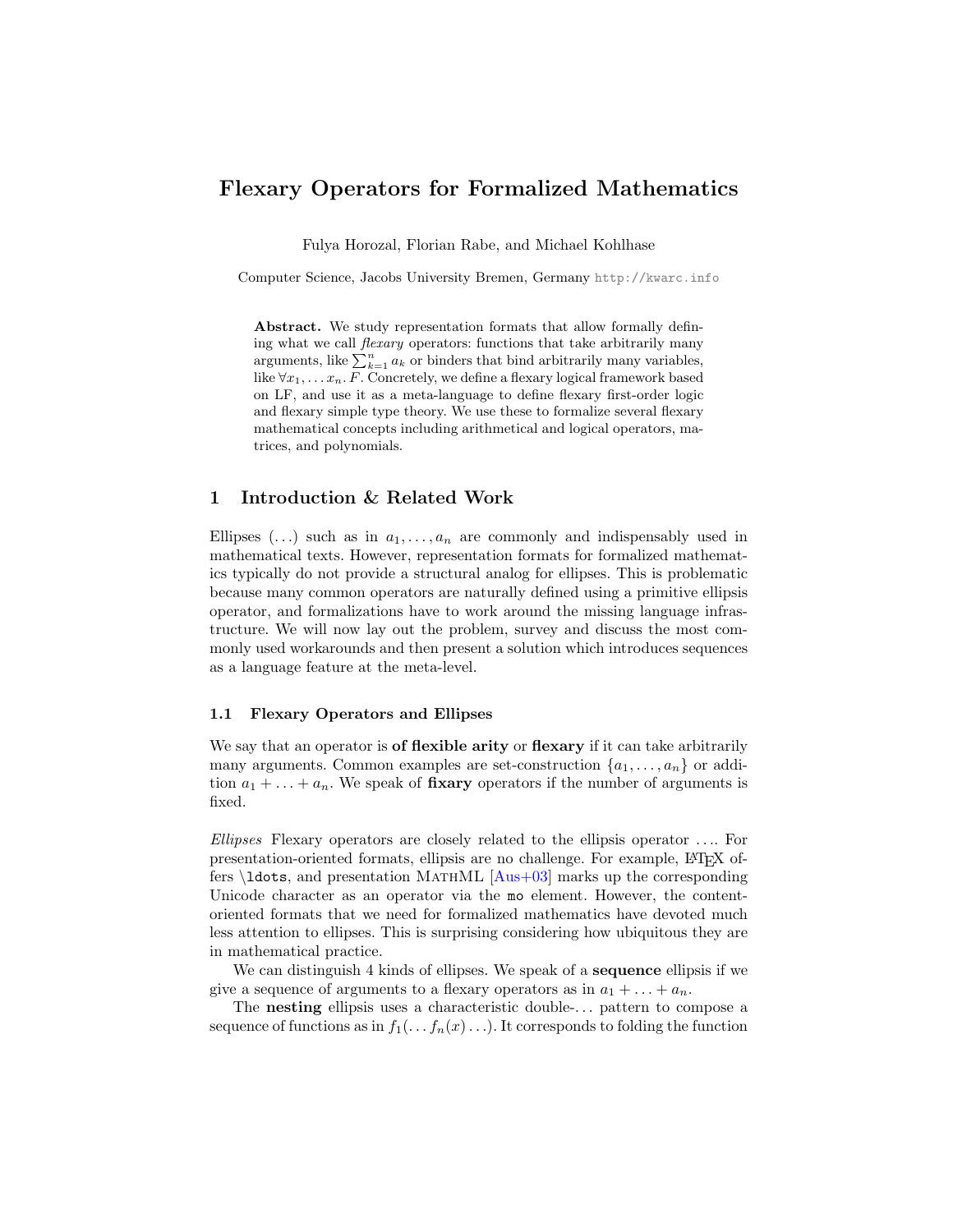f over the list of arguments. In the presence of a flexary operator for function composition, we can recover the nesting ellipsis as a special case of the sequence ellipsis via  $f_1(\ldots f_n(x) \ldots) := (f_1 \circ \ldots \circ f_n)(x)$ .

When working with matrices, we use 2-dimensional ellipses as in the matrix on the right. If we define vectors using a flexary constructor  $(a_1, \ldots, a_n)$  and matrices as vectors of vectors, we can recover the 2-dimensional el-

 $E_n =$  $\sqrt{ }$  $\overline{ }$  $1 \quad 0 \quad \cdots 0$  $\mathbb{R}^3 \times \mathbb{R}^3$  $0 \cdots 0 1$  $\setminus$  $\Big\}$ 

lipses by combining two sequence ellipses. Of course, that would still leave the problem of presenting vectors with ellipses.

Finally, we have the infinite ellipsis used mainly for infinite series as in  $a_1 + a_2 + \ldots$ 

Flexary Binders We can generalize the above concepts to binding operators. We speak of a flexary binder if it can bind an arbitrary number of variables as in  $\forall x_1, \ldots, x_n. F$ . Most unary binders such as quantifiers and  $\lambda$  are usually assumed to be flexary in this sense.

#### 1.2 Flexary Notations

A common approach is to use representation languages that are fixary at the content level but flexary at the presentation level. The connection between the two is performed by flexary notations. Typically, these use associativity constraints on binary infix operators.

For example, we can define flexary addition  $+(a_1, a_2, a_3)$  as identical to  $a_1 + a_2 + a_3$ , which in turn is an abbreviation for  $(a_1 + a_2) + a_3$ . Here we use the logical property of associativity to justify a left-associative notation.

We can also use associative notations for logically non-associative operators. For example, we can define flexary implication  $\Rightarrow$   $(a_1, a_2, a_3)$  as  $a_1 \Rightarrow (a_2 \Rightarrow a_3)$ , i.e., by using a right-associative notation for binary implication.

While there is no established terminology, we can apply similar notations to binders. We call a flexary binder **associative** if  $Qx_1.Qx_2.F = Qx_1, x_2.F$ . In that case, we can define the flexary version of the binder from the unary version. This is very common because the important binders of universal and existential quantifier are associative and (up to currying) so are  $\lambda$ , integral (e.g.  $\int dx dy dz$ , sum (e.g.  $\sum_{i,j\in\mathbb{N}}$ ), and product (e.g.  $\prod_{n+m< k}$ ). A notable exception is the quantifier of unique existence.

Using flexary notations has the advantage that the content level remains simpler: Flexary operators are always implicitly reduced to fixary ones. This is important for language analysis and perfectly sufficient in informal mathematics. However, in formalized mathematics, the implicit conversions must be explicitly implemented. Usually, this is achieved by using the notation declarations to direct the parser and printer to convert between the seemingly-flexary humanfacing syntax and the fixary official syntax.

This is unsatisfactory for several reasons. Firstly, for logically associative operators, there is no canonical choice between using a left- or a right-associative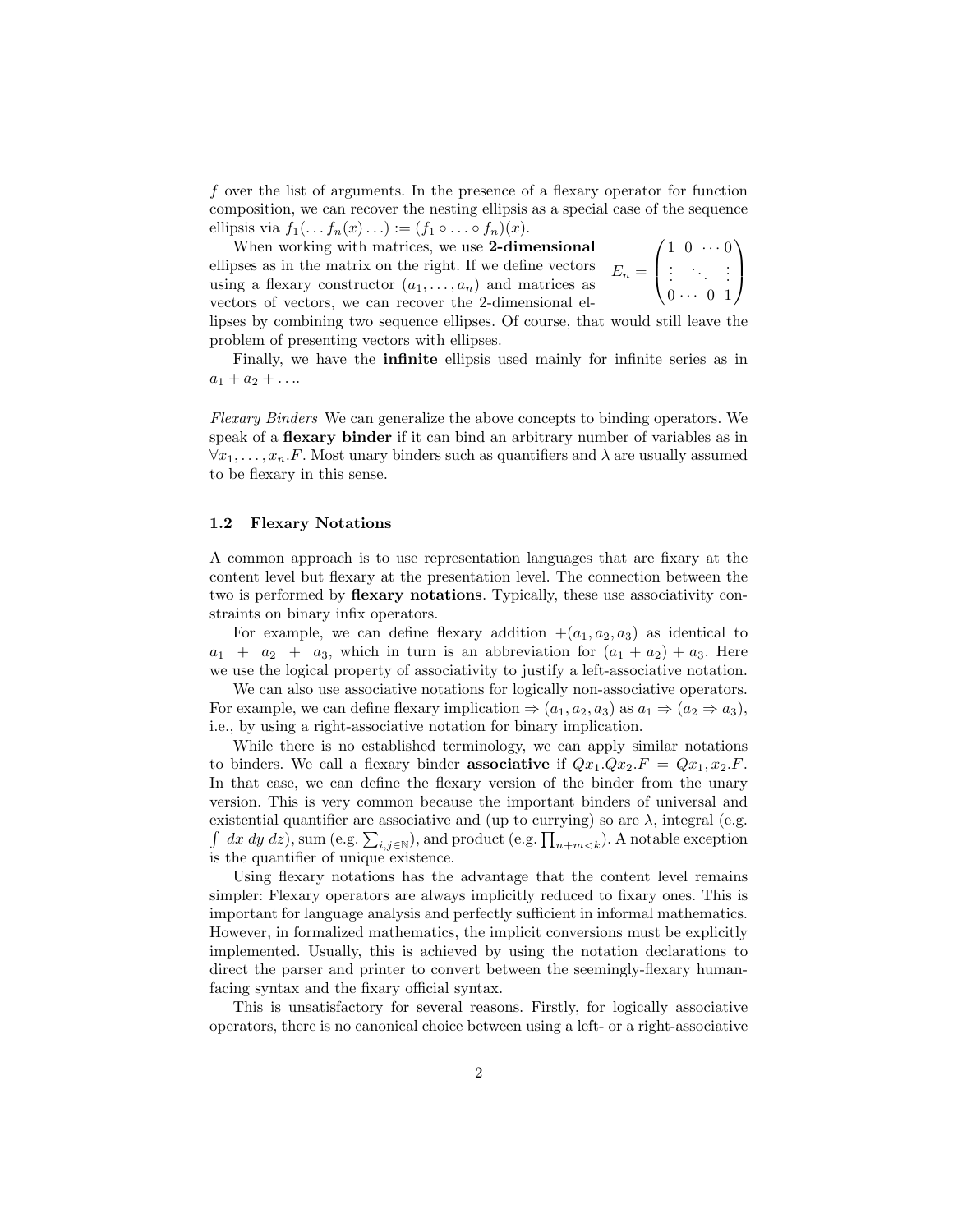notation. In a flexary content representation both  $(a_1+a_2)+a_3$  and  $a_1+(a_2+a_3)$ would normalize to the canonical  $+(a_1, a_2, a_3)$ .

Secondly, this trick only works well if the domains and codomain of the operator are equal. Consider the flexary set construction operator  $\{a_1, a_2, a_3\}$ . We can only approximate it using a left-associative notation for an adjoin operator  $a\&b := a \cup \{b\}$  and then write  $\emptyset \& a_1 \& a_2 \& a_3.$ 

Thirdly, the flexary representation is often the more natural one for implementation, e.g. for the left-associative application  $f@t$  in simple type theory. In the usual fixary type theory, the *n*-ary functions  $f(x, y)$  are represented in the curried form  $f@x@y$ , which internally expands to  $@(@(f, x), y)$ . Thus, the head f of the term is not available at the root of the syntax tree and has to be looked up by traversing the tree. In practice, this traversal is so awkward that many implementations of type theory, e.g., Twelf [\[PS99\]](#page-16-0), internally use a flexary application operator after all so that  $f(x, y)$  can be represented as  $\mathcal{Q}(f, x, y)$ . This leads to the strange situation that both the user and the developer effectively use flexary operators, and only the official language definition uses fixary ones.

Finally, this approach only works in general for the case where the number of arguments is constant: We cannot use it to represent a sequence ellipsis like  $+(a_1, \ldots, a_n)$ , where the number of arguments is a variable. For the special case of conjunction and disjunction, notations for ellipses were realized in Mizar [\[CICM1212\]](#page-15-1). For example, a special binary connective &. . .& is used for the conjunction of a sequence ellipsis, and the parser expands  $F(m)\&\ldots\&F(n)$  into  $\forall i. m \leq i \leq n \Rightarrow F(i).$ 

#### 1.3 Flexary Representation Languages

Instead of simulating flexary operators through notations, we can use a representation language that supports flexary operators at the content level. There are several content features that can be used.

Lists We can represent flexary operators as unary operators that take a list as an argument. In that case, we represent  $a_1 + a_2 + a_3$  as  $+(List(a_1, a_2, a_3))$ . Actually, this tacitly assumes that we have at least a flexary list constructor. In a pure fixary language, we would have to represent it as  $+(cons(a_1, cons(a_2, cons(a_3, nil))))$ , which is quite different from the informal mathematical object.

This approach permits using variables that quantify over sequences, and – using map and fold  $-$  it is easy to represent ellipses. This is widely used in programming languages, where lists are an accepted foundational data type.

In mathematics however, it is artificial to use lists since any formal mathematical theory for flexary operators would depend on the theory of lists, which itself is rarely used in informal mathematics. Another drawback is that all arguments must have the same domain. To permit different argument domains, we must allow lists whose elements have different types (or use sufficiently imprecise types).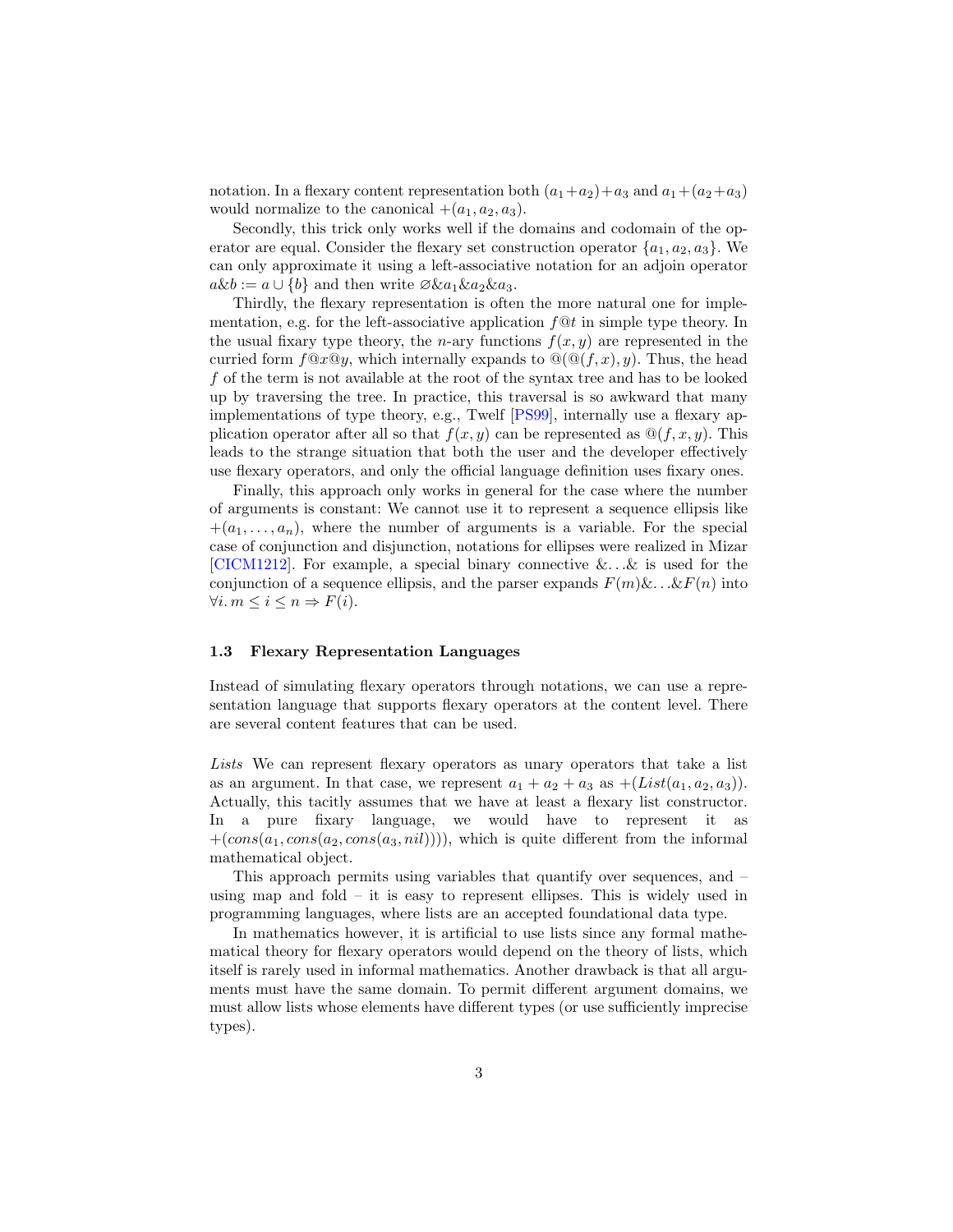Sequences Sequence types use a monadic type constructor  $Seq : type \rightarrow type$  like lists and enjoy the same advantages. The difference is that sequences are always flattened, i.e., the canonical functions  $Seq(Seq(A)) \rightarrow SeqA$  and  $A \rightarrow Seq(A)$ are inclusions. For example,  $Seq(a, b, Seq(c, d), e, f) = Seq(a, b, c, d, e, f)$ . This makes sequence types closer to informal mathematics because they need less representational artifacts. Variants of sequence types occur in some programming languages but are rare in typed languages for formalized mathematics.

Sequences are more common in untyped languages. In the absence of a type system and in the presence of flattening, there is no need to write  $f(Seq(a, b, c))$ at all. Instead, we can simply write  $f(a, b, c)$  (even if one of the arguments is another sequence).

This approach is used in Common Logic (CL [\[Com\]](#page-15-2)), an untyped flexary variant of first-order logic. There, every non-logical symbol is flexary and variables may quantify over sequences. This substantially complicates the semantics because models must interpret every function symbol as a function that takes an arbitrary sequence of arguments; incidentally a proof theoretical semantics is not defined in CL.

[\[KB04\]](#page-15-3) defines a flexary first-order logic and studies its semantics. The signature defines the arity of each non-logical symbol, and the arity can either be fixed or flexible. Similarly, variables are divided into individual and sequence variables.

Mathematica [\[Wol12\]](#page-16-1) also uses untyped sequences, including sequence variables. Functions are fixary, but flexary functions can be defined by matching arguments against sequence patterns. Because Mathematica focuses on computation rather than logic, this is less problematic than for CL.

The untyped approaches to sequences usually cannot represent ellipses well because they tend to lack higher-order functions.

 $Indeed types$  Mixed-type lists can be represented concisely in Martin-Löf type theory [\[ML74\]](#page-15-4), calculus of constructions [\[CH88\]](#page-15-5) and related languages. Example implementations are Agda  $\lfloor \text{Nor05} \rfloor$  and  $\lfloor \text{Coq} \rfloor$   $\lfloor \text{The14} \rfloor$ . If we write  $\lfloor n \rfloor$  for the type containing  $0, \ldots, n-1$ , we call objects of type  $T : [n] \rightarrow type$  indexed types. Mixed-type lists can be defined as indexed terms  $l : \Pi i : [n], T(i)$ . Then flexary functions can be declared concisely as binary functions that take a natural number *n* and term indexed by  $[n]$ .

Ellipses can be represented very elegantly now, e.g.,  $a_1, \ldots, a_n$  is simply  $\lambda i. a_i$ . Moreover, contrary to all of the above, the length of a sequence is statically known, which permits static index-within-bounds checking when accessing an element of a sequence. Quantification only affects sequences of a certain length, e.g.,  $\forall x : [n] \rightarrow A$ . F; to quantify over all sequences, we can use  $\forall n. \forall x : [n] \rightarrow A. F.$ 

A disadvantage is the substantial commitment at the language level, which goes far beyond simply adding sequences: The language must be able to express the types  $[n]$  and  $[n] \rightarrow type$  (e.g. via inductive constructions and a universe hierarchy in Coq).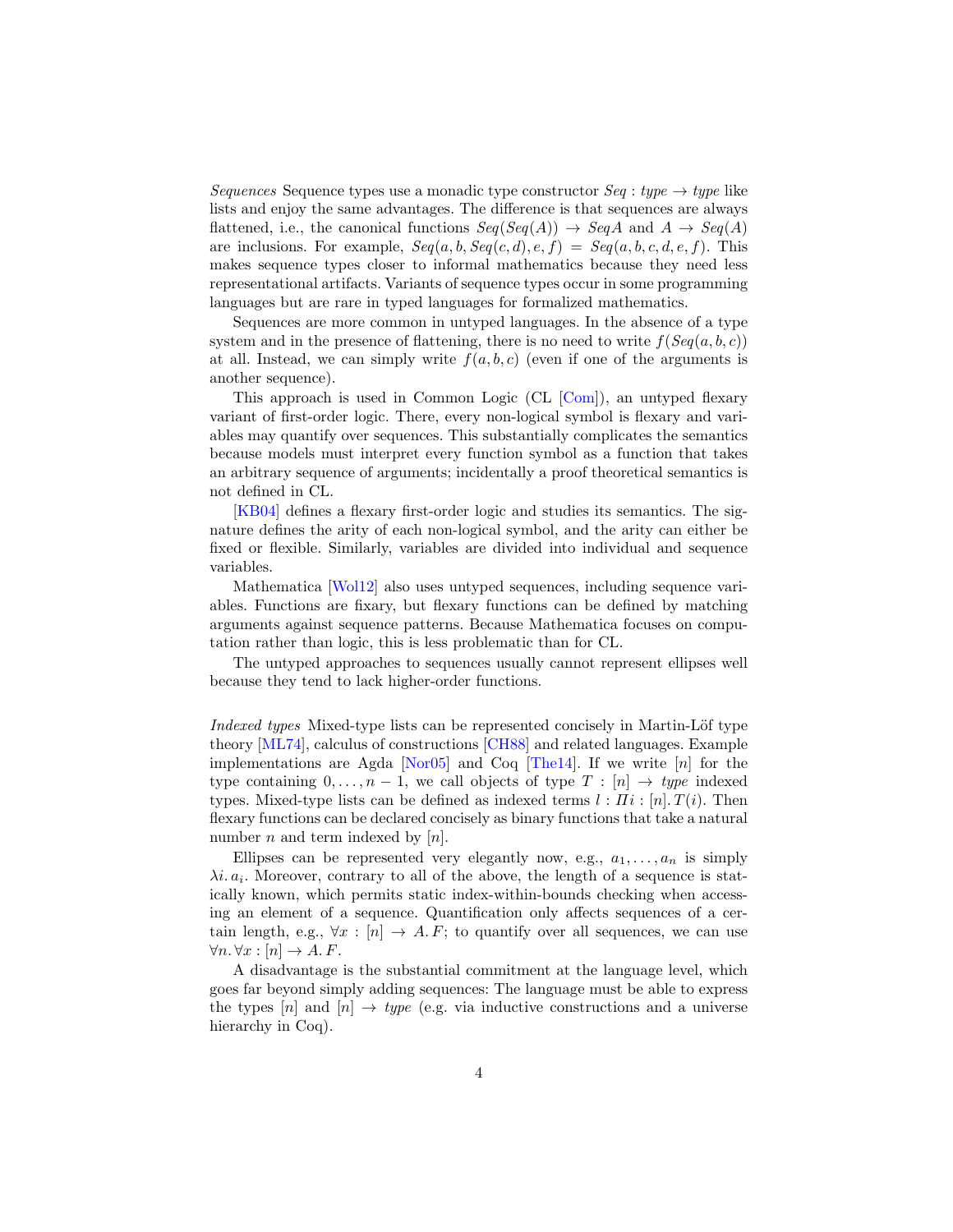Type sequences We introduce a novel approach: we use term sequences  $a_1, \ldots, a_n$ that are typed component-wise by a type sequence  $A_1, \ldots, A_n$ . Importantly, type sequences  $A_1, \ldots, A_n$  are not types themselves – they are simply sequences of types.

Like sequences and contrary to indexed types and list types, this has the advantage that we do not change the underlying type theory. No representational artifacts are needed to flatten sequences or to apply a function to a sequence of arguments. And like for indexed types, the length of a sequence is statically known.

#### 1.4 Flexary Meta-Languages

For content representations of flexary operators, the previous section discussed which representational primitives to use. An orthogonal question is at which language level they should be introduced.

Consider the first-order theory of monoids in which we want to define the flexary version of the composition operator in the obvious way. This should also include the power  $a^n = a \circ \dots \circ a$  for a natural number n as a special case. We might do that by importing the theory of sequences and then using some kind of induction. But this is awkward because the theory of monoids would become much more complex. We might even say that it becomes polluted by the imported operations.

We might try to move the definition to a special enriched theory, which includes both sequences and monoids. But that would contradict mathematical practice, where the definition of the flexary composition is likely to be found in the same paragraph where the binary one is.

Thus, we should add sequences to the logic as a fixed interpreted sort. However, now a similar argument applies: The logic is complicated. Moreover, it does not account for the fact that we would like to use sequences in any logic. Therefore, our goal is to add sequences at the level of the logical framework. This corresponds most closely to informal mathematics where sequences and ellipses are assumed to be given at the informal meta-level and not explicitly defined at the logical or set theoretical level.

The approach of type sequences is most suitable in this respect because it is already orthogonal to the type theoretical and logical foundations. Thus, it can be added easily as a framework feature. Once we go down that road, it also becomes very easy and natural to add constructors for sequence and nesting ellipses at the framework level.

#### 1.5 Overview

Following the above analysis, we develop a logical framework with type sequences. We choose the logical framework LF [\[HHP93\]](#page-15-7) as an example logical framework since it has been used to represent a large variety of formalisms. But our approach can be transfered to other frameworks (e.g. Isabelle [\[Pau94\]](#page-15-8)) as well, because it is orthogonal to the underlying type theory.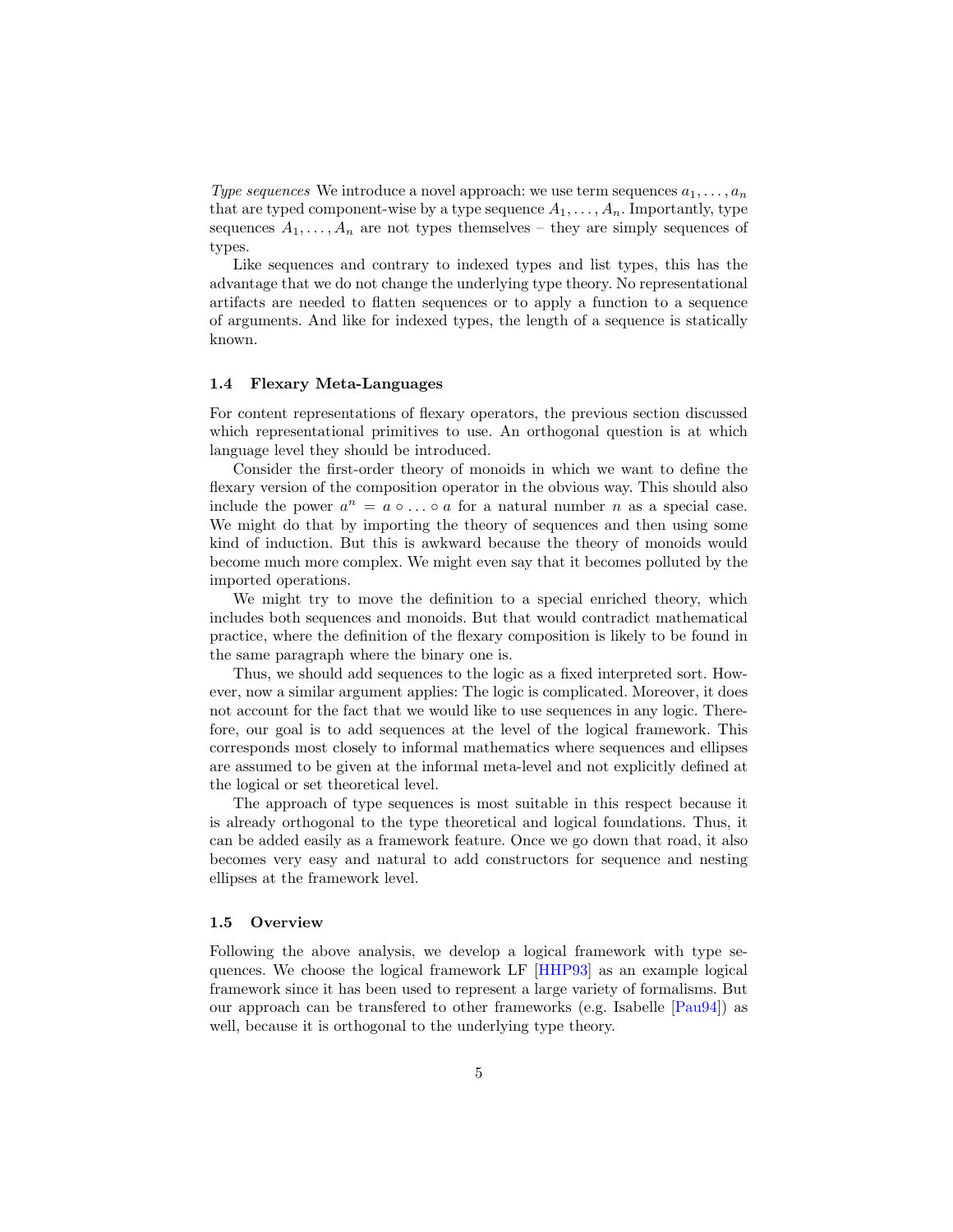We briefly summarize LF in Sect. [2](#page-5-0) and then extend it to LFS (LF with sequences) in Sect. [3.](#page-6-0) Notably, our extension is minimally invasive, keeping the essence of the LF type theory unchanged (and reusing the existing rules). We use LFS in Sect. [4](#page-11-0) to define flexary versions of first-order logic and simple type theory. In both cases, we declare flexary versions of all operators (where reasonable) and show that LFS can formally define the flexary versions in terms of the fixary ones. Finally, we use our two flexary logics to formalize a collection of common mathematical examples in Sect. [5.](#page-12-0)

## <span id="page-5-0"></span>2 The Edinburgh Logical Framework

In this section, we briefly revisit LF [\[HHP93\]](#page-15-7), a dependently-typed  $\lambda$ -calculus that can be used well as a logical framework [\[Pfe01\]](#page-16-3). We give the LF grammar in Fig. [1.](#page-5-1) LF expressions are grouped into kinds K, kinded type-families  $U: K$ , and typed terms  $S: U$ . The kinds are the base kind type and the dependent function kinds  $\Pi x : U$ . The type families are the symbols a, the dependent function type  $\Pi x : U. V$ , abstractions  $\lambda x : U. V$ , applications U S; type families of kind type are called types. The terms are symbols x, abstractions  $\lambda x : U.S$ , and applications S T. Signatures  $\Sigma$  consist of typed or kinded symbols  $x : U = S$ or  $a: K = U$  with optional definiens.

As usual, we write  $U \to E$  instead of  $\Pi x : U.E$  if x does not occur free in E, and we omit the types of bound variables if they can be inferred. Free variables are implicitly bound on the outside of the expression (implicit arguments). Substitution of T for x in E is written  $[T/x]E$ .

| Kinds                      |               |                | $\therefore$ type $\mid Hx:U.K \mid$              |
|----------------------------|---------------|----------------|---------------------------------------------------|
| Type Families $U, V \dots$ |               | $\mathbf{H} =$ | $a \mid Hx : U. V \mid \lambda x : U. V \mid U.S$ |
| Terms                      | $S, T \ldots$ |                | $\therefore = x \mid \lambda x : U.S \mid ST$     |
| Signatures                 | $\Sigma$      | $\cdots =$     | $ \cdot  \Sigma, x : U = S]   \Sigma, a : K = U]$ |

<span id="page-5-1"></span>Fig. 1. LF Grammar

We use the signatures given in Fig. [2](#page-6-1) as running examples throughout this paper. The signature SFOL on the left defines the syntax and proof rules of sorted first-order logic. The signature STT on the right defines the syntax and  $\beta$ -conversion rule of simple type theory.

In order to emphasize the similarity between LF and LFS, we also give the judgments for well-formed LF expressions in Fig. [3](#page-6-2) and the inference rules in Fig. [4.](#page-6-3) For brevity, we omit the equality judgement, whose rules consist of equivalence, congruence, and  $\alpha\beta\eta$ -conversion.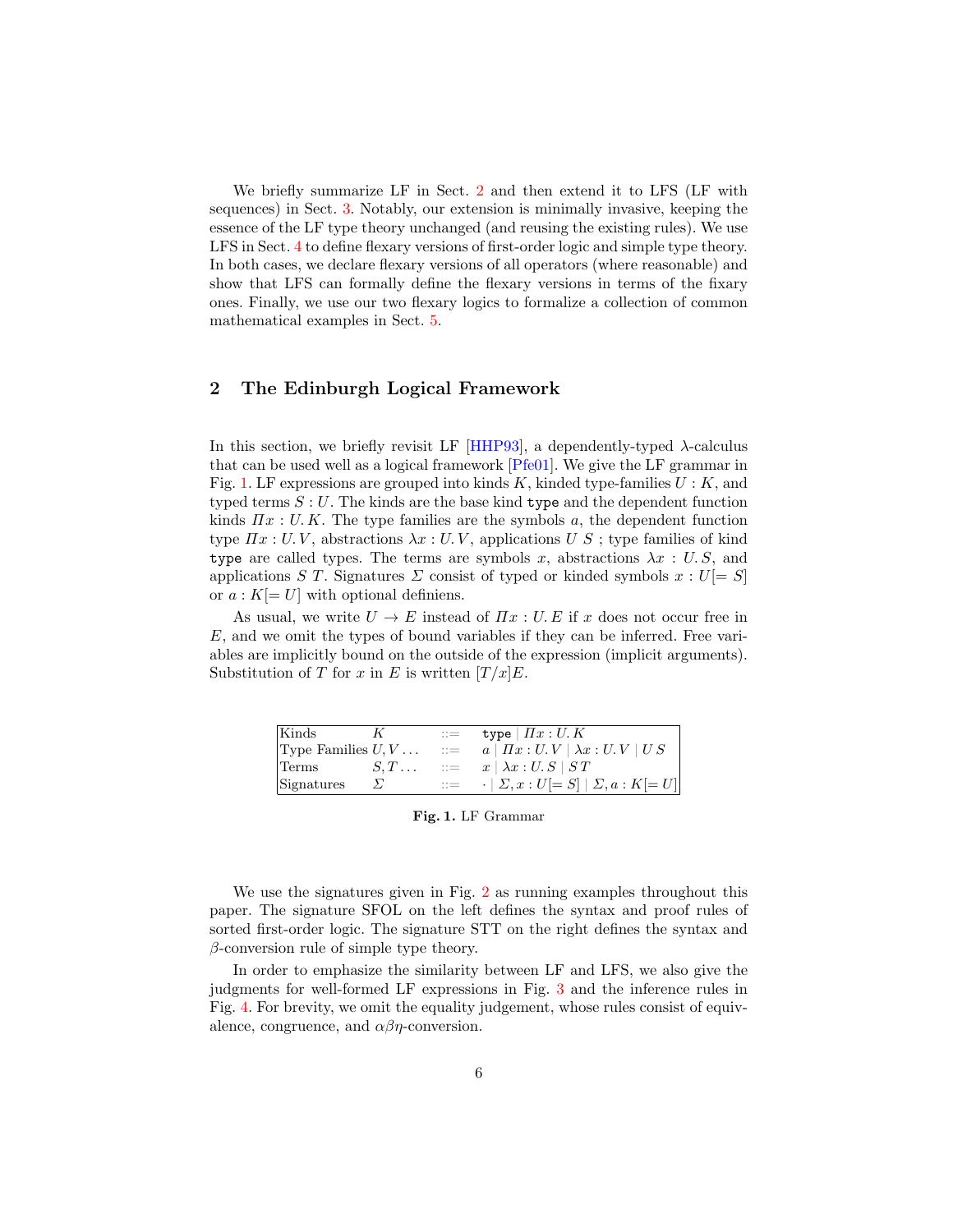|                       | $sort$ : type                                                                                                            | : type<br>tp                                                                                                                                                                       |
|-----------------------|--------------------------------------------------------------------------------------------------------------------------|------------------------------------------------------------------------------------------------------------------------------------------------------------------------------------|
|                       | $tm \quad : sort \rightarrow type$                                                                                       | $tm : tp \rightarrow type$                                                                                                                                                         |
|                       | form: type                                                                                                               | $\implies$ : $tp \rightarrow tp \rightarrow tp$                                                                                                                                    |
|                       | $ded \quad : form \rightarrow type$                                                                                      | $=$ : tm $A \rightarrow tm A \rightarrow$ type                                                                                                                                     |
| $\wedge$<br>$\forall$ | true : form<br>$: form \rightarrow form \rightarrow form$<br>: $\Pi S: sort.$ $(tm S \rightarrow form) \rightarrow form$ | $lam:tm A\rightarrow tm B\rightarrow tm (A\Longrightarrow B)$<br>$app:tm(A \Longrightarrow B) \rightarrow tm A \rightarrow tm B$<br>beta: app $(lam(\lambda x : tm A.T)) X = (TX)$ |
|                       | $true_I : ded \ true$                                                                                                    |                                                                                                                                                                                    |
| $\wedge_I$            | : ded $F \to$ ded $G \to$ ded $F \wedge G$                                                                               |                                                                                                                                                                                    |
|                       | $\wedge_{El}$ : ded $F \wedge G \rightarrow ded F$                                                                       |                                                                                                                                                                                    |
| $\wedge_{Er}$         | : ded $F \wedge G \rightarrow$ ded G                                                                                     |                                                                                                                                                                                    |
| $\forall_I$           | $\therefore$ ( <i>IIx : tm S. ded F x</i> ) $\rightarrow$ <i>ded</i> $\forall$ <i>F</i>                                  |                                                                                                                                                                                    |
| $\forall_E$           | : $ded \forall F \rightarrow \Pi x : tm S. ded F x$                                                                      |                                                                                                                                                                                    |

<span id="page-6-1"></span>

| Judgment           | Meaning                                                                      |
|--------------------|------------------------------------------------------------------------------|
| $\Sigma\vdash S:U$ | $ S $ is a well-formed term of type U over $\Sigma$                          |
|                    | $\Sigma \vdash U : K$ U is a well-formed type family of kind K over $\Sigma$ |
|                    | $ \Sigma \vdash K$ Kind K is a well-formed kind over $\Sigma$ .              |

<span id="page-6-2"></span>



<span id="page-6-3"></span><span id="page-6-0"></span>Fig. 4. LF Inference Rules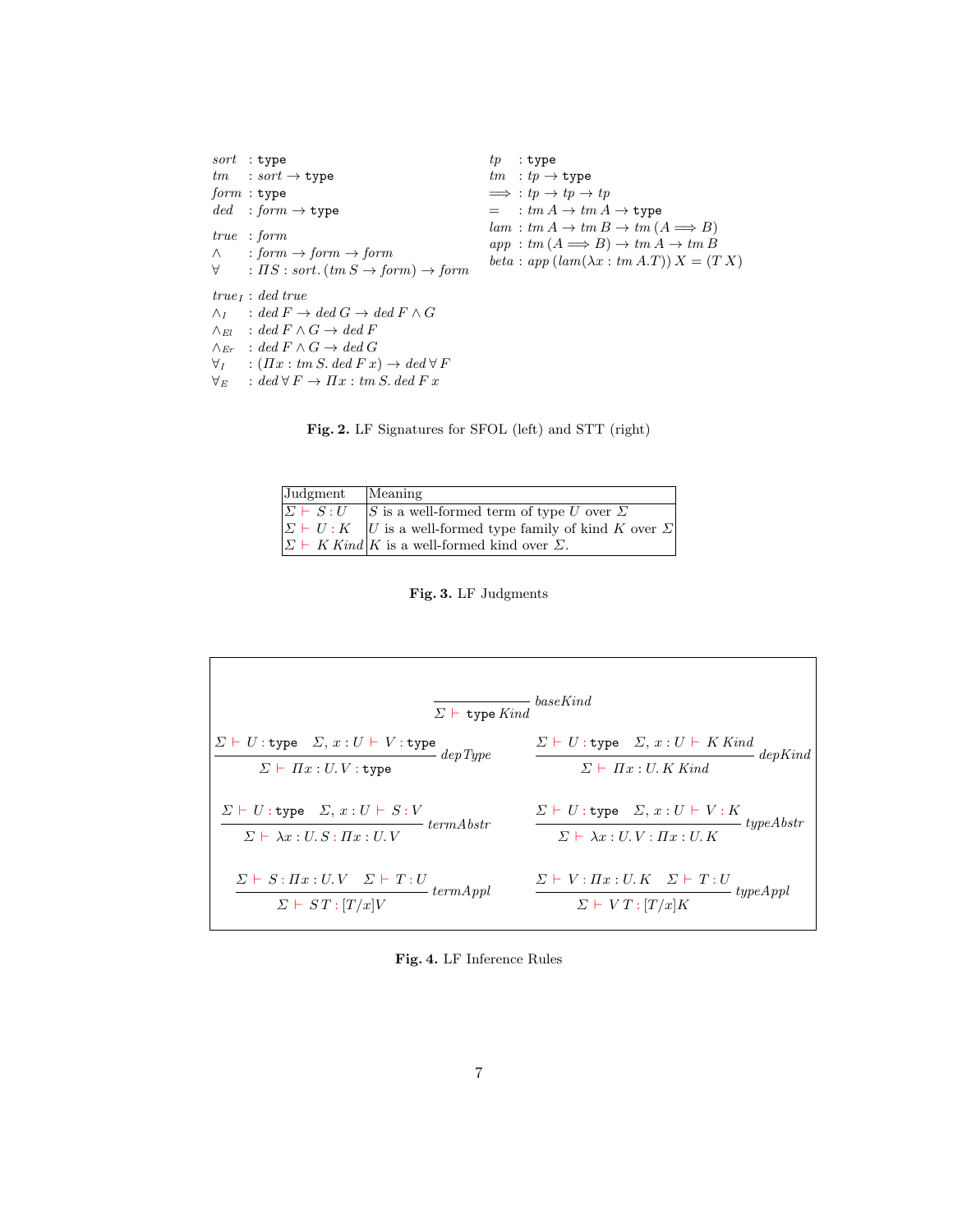## 3 A Flexary Logical Framework

#### 3.1 Natural Numbers

In this section we extend LF to form our logical framework LFS (LF with Sequences). LFS adds type sequences and ellipsis constructors.

Therefore, we also need natural

| nat : type                                                                                     |
|------------------------------------------------------------------------------------------------|
| $\leq$ : nat $\rightarrow$ nat $\rightarrow$ type                                              |
| $=$ : nat $\rightarrow$ nat $\rightarrow$ type                                                 |
| $\theta$<br>: nat                                                                              |
| : nat                                                                                          |
| $\cdot$ nat $\rightarrow$ nat $\rightarrow$ nat                                                |
| $-$ : $\mathit{I}\mathit{I}n$ : nat. $\mathit{I}\mathit{I}m$ : nat. $m \leq n \rightarrow$ nat |
|                                                                                                |

Note that − is a partial subtraction operator: It takes as a third argument a proof that  $n - m$  is defined. We will omit that argument whenever the needed proof is straightforward. This restriction guarantees that we work with natural numbers but not with negative integers. We additionally assume proof irrelevance, i.e., an axiom of type  $-(m, n, P) = -(m, n, Q)$ . Moreover, we will use the symbols  $\leq, =, +$ , and  $-$  in infix notation.

Here, for simplicity, we do not formally restrict the use of natural numbers within LFS. However, we consider their status to be similar to that of types. In particular, we assume that all terms of type nat refer only to the above signature and free variables introduced in the toplevel context. Since we do also not use multiplication, this keeps our language of natural numbers decidable.

#### 3.2 Syntax

| Kinds |  | $K$ := type <sup>S</sup> $\mid$ $\Pi x : U$ . $K$                                                          |
|-------|--|------------------------------------------------------------------------------------------------------------|
|       |  | Type Seq. Families $U, V ::= \cdot   U, V   U_s   [U]_{x=1}^S   a   \Pi x : U. V   \lambda x : U. V   U S$ |
|       |  | Term Sequences $S,T ::= \cdot  S,T   S_T   S_{T=1}^T   \circ S   x   \lambda x : U.S   ST$                 |

#### <span id="page-7-0"></span>Fig. 5. LFS Grammar

We can now give the grammar of LFS in Fig. [5](#page-7-0) by extending the grammar of LF. All productions for LF are retained but generalized to sequences. All our extensions are underlined: The singly underlined productions add sequences, the doubly underlined ones add ellipses.

The term sequences  $S$ ,  $T$  are formed by the empty term sequence  $\cdot$ and concatenation  $S, T$ . If n : nat, then  $S_n$  accesses the n-th element of a sequence S. Type sequences are formed in the same way. We write  $E<sup>n</sup>$  for the sequence  $[E]_{x=1}^n$  if x does not occur free in E.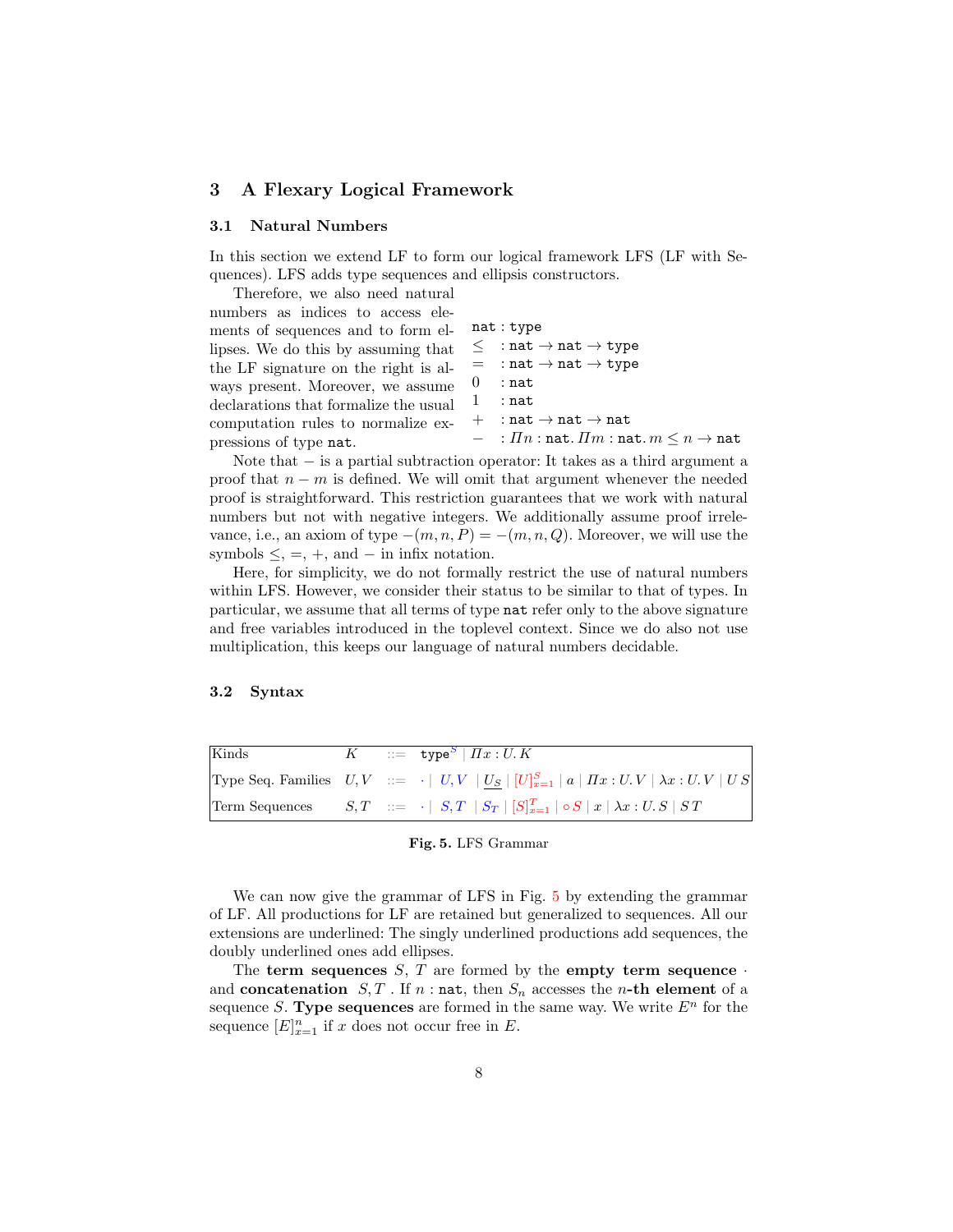If a type family sequence has a length other than 1, all its elements will be types. Consequently, the only kind sequences we need are type, . . . , type, which we write as type<sup>S</sup> for  $S$ : nat. We recover type as an abbreviation for  $\tt type^1.$ 

The term sequence ellipses constructor is  $[S(x)]_{x=1}^n$ . It takes an argument  $n:$  nat and binds the symbol  $x:$  nat in  $S$ . Its intended meaning is that it reduces to the term sequence  $S(1), \ldots, S(n')$  whenever n reduces to a natural number n'. We use an analogous constructor  $[U(x)]_{x=1}^n$  for type sequence ellipses.

The constructor for nesting ellipses is more complicated. After several experiments, we opted for a flexary function composition operator as a primitive concept. The intended meaning of  $\circ S$  is that it takes a sequence of functions and returns their composition. Thus,  $\circ$   $(f_1, \ldots, f_n)$  s reduces to  $f_n$   $(\ldots (f_1 s) \ldots)$ . Notably, this is more general than a fold operator because the type of each  $f_i$ may depend on i.

Finally, we have to clarify the intuitions of the now-flexary primitives of LF. Flexary **variable bindings**  $x : U$  formalize variable sequences, i.e., binding  $x: (U_1, \ldots, U_n)$  corresponds to binding  $x_1 : U_1, \ldots, x_n : U_n$ . Thus, the type sequence ellipses immediately induces a corresponding ellipses constructor for variable bindings. Accordingly, a flexary **application**  $f T$  applies a function  $f$  to an argument sequence T.

Much of the intuition behind our grammar becomes clear from the function  $|E|$  for the length of a sequence defined in Fig. [6.](#page-8-0) It maps LFS expressions to expressions of type nat (where  $E$  and  $F$  range over any ex-

| x                       | $=  U $ if $x: U$ in $\Sigma$ |
|-------------------------|-------------------------------|
| a                       | $=  K $ if $a: K$ in $\Sigma$ |
| $ \mathtt{type}^n $     | $n = n$                       |
| $ Hx : E. F  = 1$       |                               |
| $ \lambda x : E.F  = 1$ |                               |
| $ E\,F $                | $=1$                          |
| $ \cdot $               | $= 0$                         |
| E, F                    | $=  E  +  F $                 |
| $ E_n $                 | $=1$                          |
| $[[E]_{x=1}^n]$         | $=$  n                        |
| $\mid \circ \: S \mid$  | $=1$                          |
|                         |                               |

<span id="page-8-0"></span>Fig. 6. Length of a Sequence

pression allowed by the grammar). We already mention that the type system given below will respect length, i.e.,  $S: U: \text{type}^n$  only if  $|S|, |U|$ , and n are provably equal.

Functions f and applications  $f T$  always have length 1 and so have the bodies of the binders. This forbids computations that returns sequences. This restriction could be lifted, but we find it is more reasonable to introduce such computations in object languages defined within LFS.

Before giving the type system, we fortify our intuitions by defining a few useful abbreviations that we will use later on. The reversal of a sequence is defined by:

$$
\text{\tt revert}\, E = [E_{|E|+1-i}]_{i=1}^{|E|}.
$$

The generalized sequence ellipses  $a_n, \ldots, a_1$  and  $a_m, \ldots, a_n$  (if  $m \leq n$ ) for natural numbers  $m, n$  are defined by

$$
[E(x)]_1^{x=n} = \text{revert} \, [E(x)]_{x=1}^n \qquad [E(x)]_{x=m}^n = [E(m+x-1)]_{x=1}^{n-m+1}
$$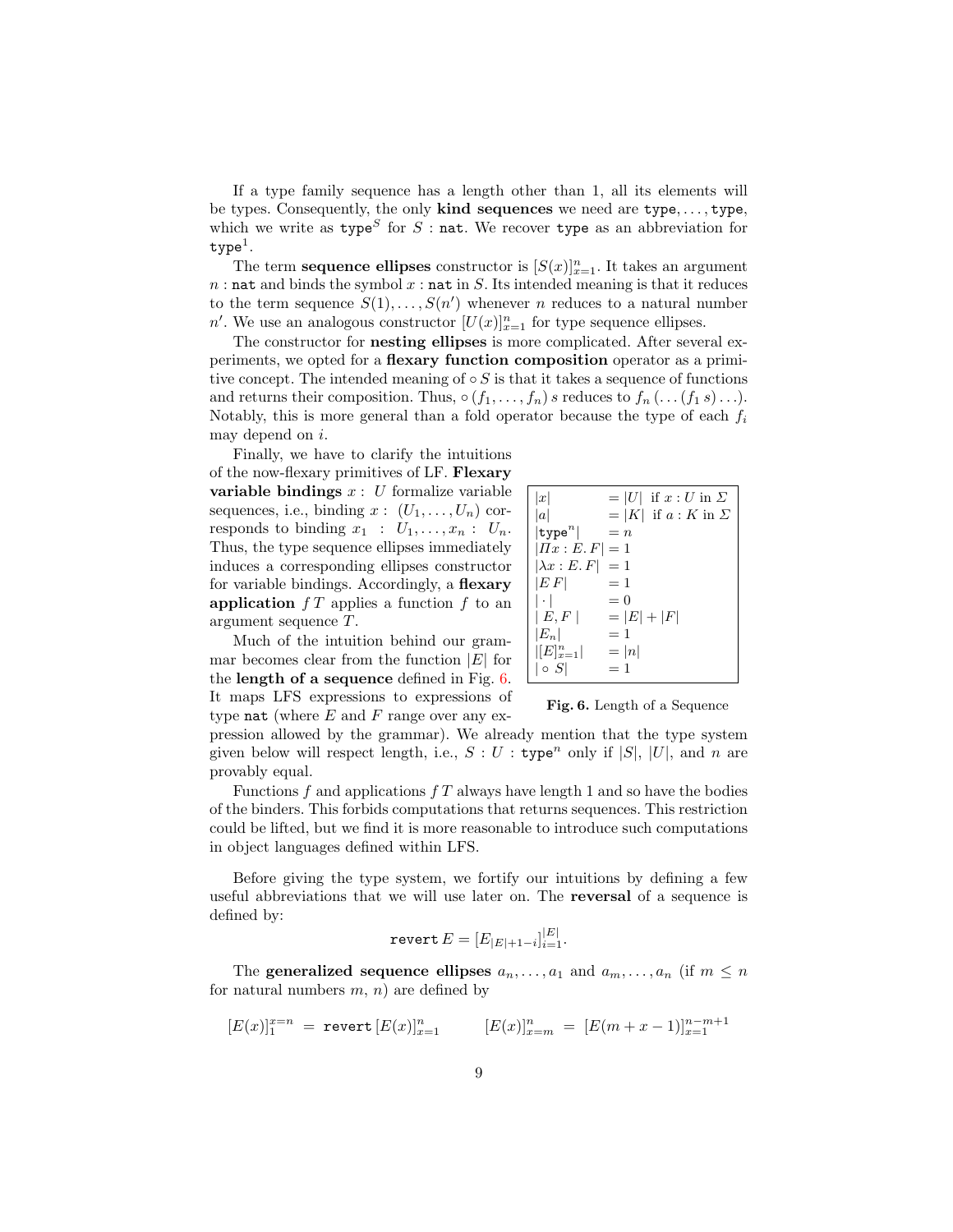We obtain the usual fold operator in terms of flexary composition:

$$
\mathtt{foldl}\: f\: S\: a \;=\; \big(\circ\:\big[\lambda x:A.\:f\:x\: S_i\big]_{i=1}^n\big)\:a
$$

Thus, foldl f S a reduces to  $(f \dots (f (f a S_1) S_2) \dots S_n)$  for a folding function  $f: A \rightarrow B \rightarrow A$ , a start element  $a: A$ , and a sequence  $S: B<sup>n</sup>$ . foldr is defined analogously.

#### 3.3 Type System

LFS uses the same judgments as LF, i.e. the ones from Fig. [3.](#page-6-2) However, we will write the typing judgment  $\Sigma \vdash S : U$  (where U : type is implied in LF) as  $\Sigma \vdash S : U : \text{type}^n$  to keep track of the length of S and U. This is redundant because the length is statically known anyway, but it makes the notations much simpler.

Most importantly, term sequences are typed by type sequences of the same length, and type sequences are kinded by  $type<sup>n</sup>$ , where n is their length.

The inference rules essentially reuse the rules of LF from Fig. [4.](#page-6-3) We only make two minor changes to the four rules for binders. Firstly, the four occurrences of type are replaced with type<sup>n</sup> for  $\Sigma \vdash n : \texttt{nat}.$  This permits binders to bind variables sequences  $x : U_1, \ldots, U_n$ . The LF rules are recovered as the special case  $n = 1$ . Secondly, we add a premise to each of the four rules that ensure that the body of a binder always has length 1.

Then we add the rules of Fig.  $7$  for sequences and ellipses.  $\text{kindSeq}$  $\text{kindSeq}$  $\text{kindSeq}$  makes  $type<sup>n</sup>$  a valid kind. The rules for the empty sequences and the concatenation of sequences are obvious. The rules [termIndex](#page-10-2) and [typeIndex](#page-10-3) for taking an element of a sequence implement the index-within-bounds check:  $E_i$  is only valid if  $1 \le i \le |E|$ .

The rules [termSeqEll](#page-10-4) and [typeSeqEll](#page-10-5) handle the sequence ellipsis. Note that  $[E]_{x=1}^n$  actually binds three variables in E: The index x and two assumptions  $x_*$ and  $x^*$  that guarantee that x is within 1 and n. These assumptions can be used later on to discharge the proof obligations posited by the rules [termIndex](#page-10-2) and [typeIndex](#page-10-3) and by the subtraction of natural numbers.

Finally, [nestEll](#page-10-6) handles the nesting ellipsis  $\circ S$  by checking that the function in S are actually composable. This is easiest if we restrict attention to the composition of simple functions.

We only sketch the **conversion rules** that we add to the ones of LF. Binders distribute over sequences:

$$
\lambda x : U, V. E = \lambda x_1 : U. \lambda x_2 : V. [x_1, x_2/x]T \qquad \lambda x : . T = [\cdot/x]T
$$

and similarly for  $\Pi$ . Sequence elements can be projected if the sequence is normal

$$
(E^1, ..., E^n)_x = E_x
$$
 if  $|E^1| = 1, ..., |E^n| = 1$ 

Ellipses are expanded if enough information is available:

$$
[E]_{x=1}^{n} = [1/x]E, \dots, [n/x]E \quad \text{if } n = 1 + \dots + 1
$$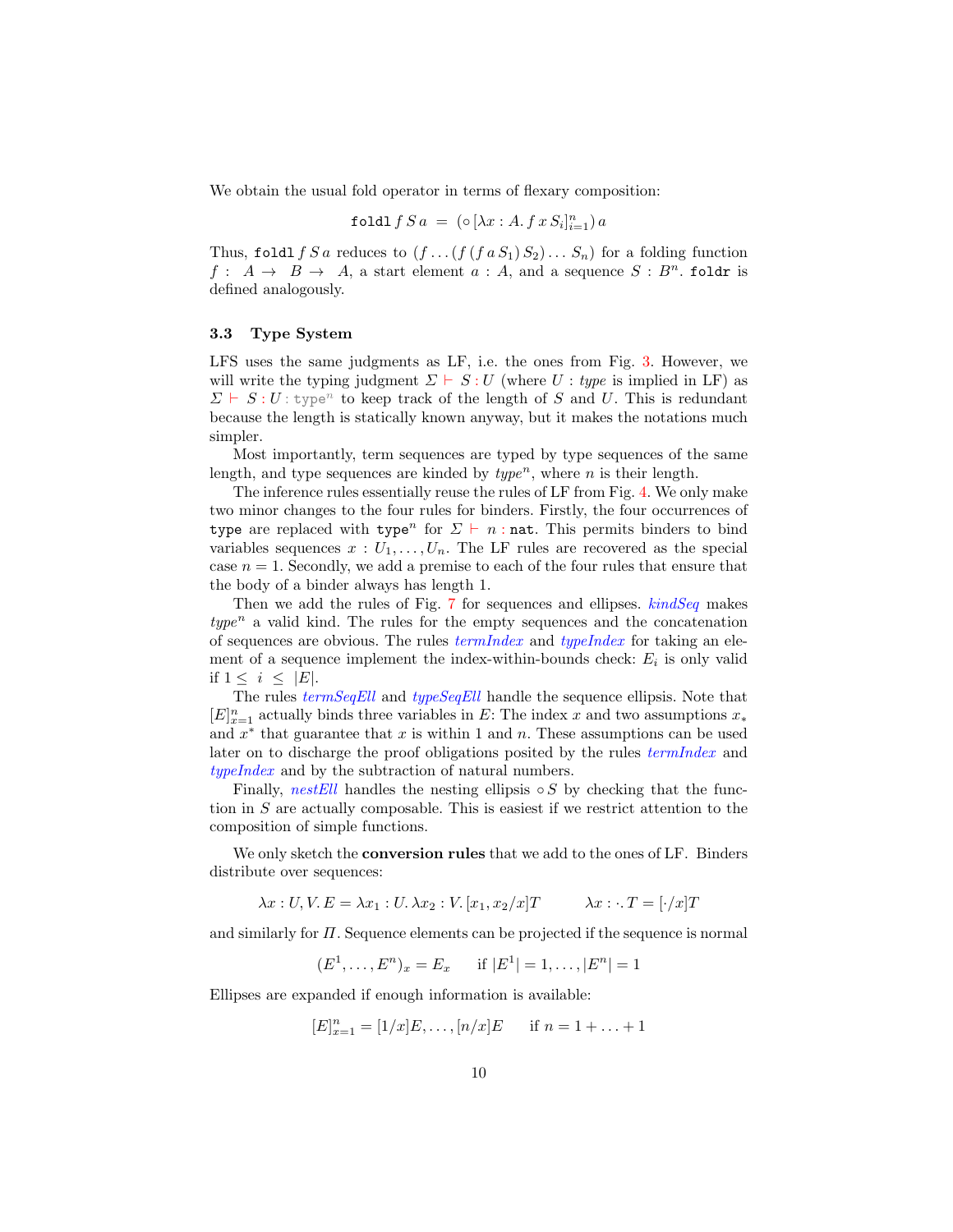<span id="page-10-1"></span>

<span id="page-10-6"></span><span id="page-10-5"></span><span id="page-10-4"></span><span id="page-10-3"></span><span id="page-10-2"></span><span id="page-10-0"></span>Fig. 7. Inferece Rules for Sequences and Ellipses

$$
\circ \cdot = \lambda x. x \qquad \circ (f, g) = \lambda x. (\circ g)((\circ f) x) \qquad \circ f = f \text{ if } |f| = 1
$$

These conversions have the effect that LFS is conservative over LF in the following sense: If  $\Sigma \vdash S:U : \text{type}^n$  and all terms of type nat reduce to  $1 + \ldots + 1$ , then *n* reduces to *m*, and *S* and *U* reduce to  $S^1, \ldots S^m$  and  $U^1, \ldots, U^m$ , and  $S^i: U^i$  for  $i = 1, ..., m$  in the LF type theory. This means that if the involved natural number expressions normalize, then LFS-expressions reduce to sequences of LF-expressions, and LFS-judgments reduce to sequences of LF-judgments. Under this condition, the canonical LFS expressions are sequences of canonical LF expressions. Consequently, an adequate encoding of objects as LF-expressions, yields an adequate encoding of sequences of objects as LFS-expressions.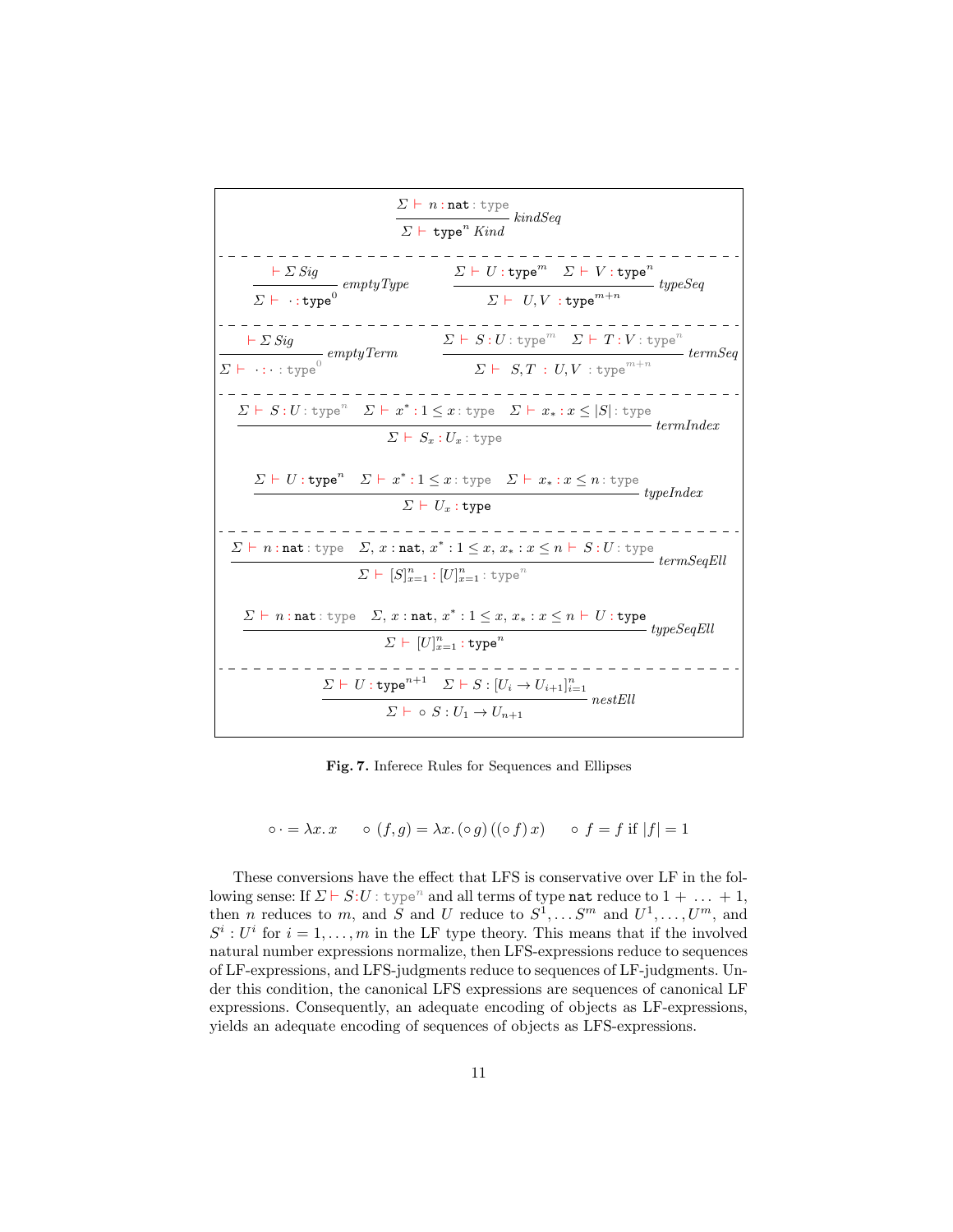Reducing full LFS to LF would require a formalization of sequences in LF already, which is doable, but also very costly.

## <span id="page-11-0"></span>4 Flexary Logics

Now we use LFS to define the flexary analogues of two languages commonly used for formalized mathematics.

We define flexary sorted first-order logic SFOL<sup>∗</sup> by extending the syntax of SFOL from Fig. [2](#page-6-1) with flexary symbols  $\wedge^*$ , ⇒<sup>\*</sup> and  $\forall^*$  along with their proof rules. All are defined in terms of their fixary counterparts.

∧ ∗ : form<sup>n</sup> → form = λF : form<sup>n</sup> . foldl ∧ F true ∧ ∗ I : ΠF : form<sup>n</sup> . [ded Fx] n <sup>x</sup>=1 → ded ∧ <sup>∗</sup> F = λn. λF. λD : [ded Fx] n <sup>x</sup>=1. ◦ [λx : ded (∧ ∗ [F<sup>j</sup> ] i−1 <sup>j</sup>=1). ∧<sup>I</sup> (∧ ∗ [F<sup>j</sup> ] i−1 <sup>j</sup>=1) F<sup>i</sup> x D<sup>i</sup> ] n <sup>i</sup>=1true<sup>I</sup> ∧ ∗ <sup>E</sup> : ΠF : form<sup>n</sup> . Πi : nat. Πi<sup>∗</sup> : 1 ≤ i. Πi<sup>∗</sup> : i ≤ n. ded ∧ <sup>∗</sup> F → ded F<sup>i</sup> = λF.λi. λi∗.λi<sup>∗</sup> . λD. ∧Er (∧ ∗ [Fk] i−1 <sup>k</sup>=1) F<sup>i</sup> ◦ [λx. ∧El (∧ ∗ [Fk] n−j−1 <sup>k</sup>=1 ) Fn−<sup>j</sup> x] n−i <sup>j</sup>=1 D abbreviation: S b a := [tm S<sup>j</sup> ] b j=a ∀ ∗ : ΠS : sortn.(S n <sup>1</sup> → form) → form = λS. λF. ◦ [λf : S i <sup>1</sup> → form. λy : S i−1 1 . ∀λx : tm S<sup>i</sup> . f (y, x)]i=<sup>n</sup> <sup>1</sup> F ∀ ∗ I : (Πx : S n 1 . ded F x) → ded ∀ <sup>∗</sup> F = λD. ◦ [λd : Πy : S i 1 . ded ∀ <sup>∗</sup>λx : S n <sup>i</sup>+1. D (y, x) . λy : S i−1 1 . ∀<sup>I</sup> λx : tm S<sup>i</sup> . d (y, x) ] i=n <sup>1</sup> D ∀ ∗ <sup>E</sup> : ded ∀ <sup>∗</sup> F → Πx : S n 1 . ded F x = λD.λx. ◦ [λd : ded ∀ <sup>∗</sup>λy : S n i . F([x<sup>j</sup> ] i−1 <sup>j</sup>=1, y). ∀<sup>E</sup> d x<sup>i</sup> ] n <sup>i</sup>=1 D

The flexary conjunction  $\wedge^*$  takes a natural number n and then a sequence of *n* conjuncts. We have  $\wedge^* F_1 \dots, F_n = (\dots (true \wedge F_1) \dots) \wedge F_n$  and  $\wedge^* = true$ . The introduction rule uses essentially the same folding: Without implicit arguments, it would simply read  $\wedge_I^* D_1 \ldots, D_n = \wedge_I (\ldots (\wedge_I \text{ true}_I D_1) \ldots) D_n$  and  $\wedge_I^* \cdot = \text{trueI}$ . However, to demonstrate that it is in fact definable, we also give the implicit arguments in detail: They are underlined. That complicates the definition because each occurrence of  $\wedge_I$  uses different implicit arguments, which themselves need ellipses to write down. The elimination rule proceeds along the same lines except that we have to take guards  $i_*$  and  $i^*$  to make sure the indices  $F_i$  are within bounds.

For disjunction, we would use  $\vee^* F = \text{fold } \vee F \text{ false accordingly.}$  For implication, which is not associative, we define  $\Rightarrow^*$ : form<sup>n</sup>  $\rightarrow$  form  $\rightarrow$  form and  $\Rightarrow^* F G = \text{foldr} \Rightarrow FG.$ 

The definition of flexary quantifiers is more involved. Intuitively, we want  $\forall^* S F = \forall \lambda x^1 : S_1. \ldots \forall \lambda x^n : S_n. F(x^1, \ldots, x^n)$ . Let  $[\circ G(i)]_1^{i=n}$  be the ellipsis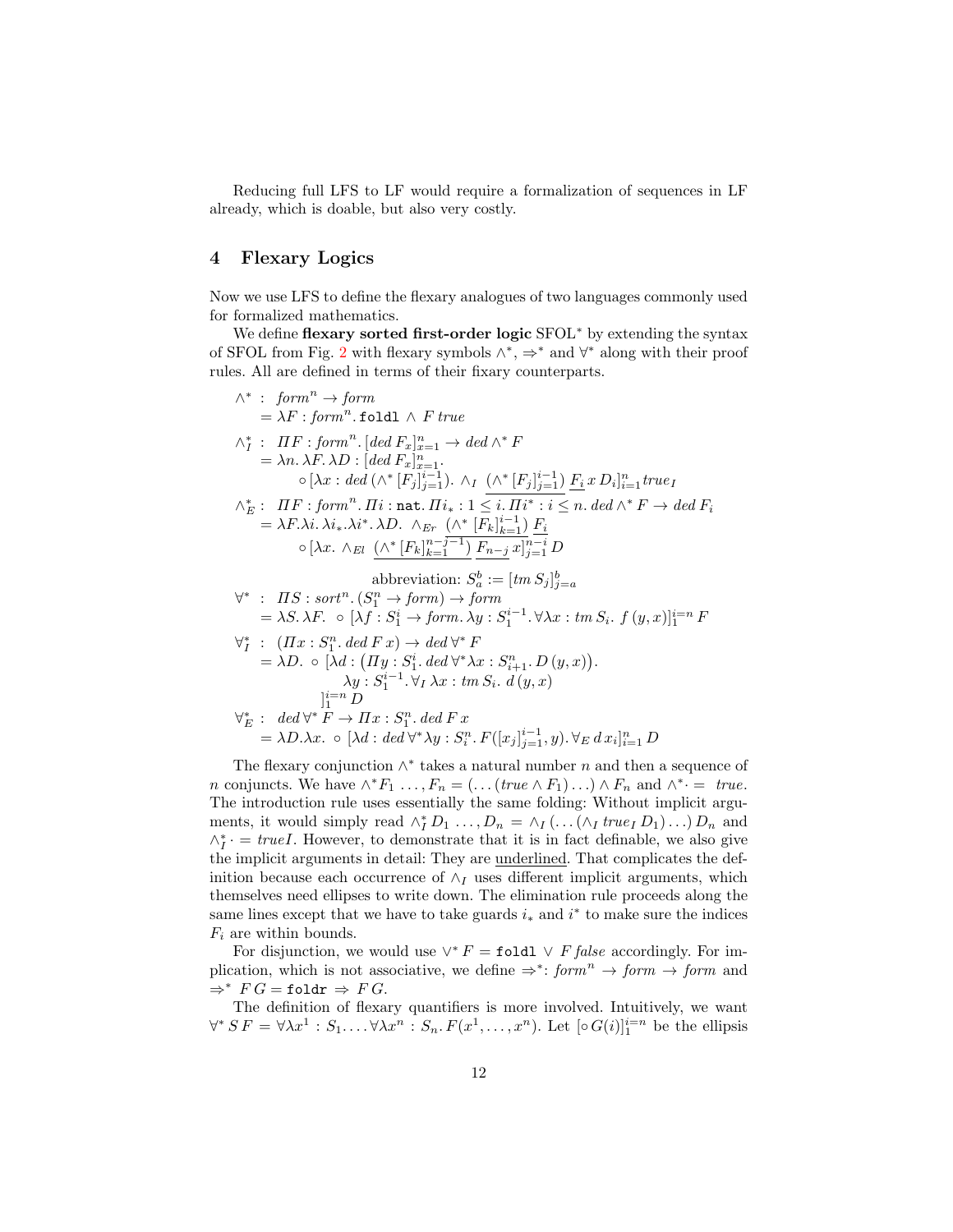in the definiens of  $\forall^*$ . Then the type of  $G(i)$  is  $(S_1^i \to form) \to (S_1^{i-1} \to form)$ , and when constructing  $G(n)$  (...  $(G(1)F)$ ...), each  $G(i)$  introduces  $\forall x^{i}$ . Note that all variables are called x, the names  $x^i$  are introduced when LFS  $\alpha$ -renames x during capture-avoiding substitution.

The definitions of the proof rules are conceptually straightforward but equally subtle. The flexary existential quantifier can be defined in the same way.

Next, we define flexary simple type theory STT<sup>∗</sup> by extending the syntax of STT from Fig. [2.](#page-6-1) We define a flexary function type constructor, flexary  $\lambda$ abstraction, and flexary application in terms of the fixary ones. We omit the proof of the flexary  $\beta$ -reduction.

$$
\Rightarrow^* : tp^n \to tp \to tp
$$
\n
$$
= \lambda A : tp^n \cdot \lambda B : tp \cdot \text{foldr} \implies AB
$$
\n
$$
lam^* : ([tm A_i]_{i=1}^n \to tm B) \to tm (A \Longrightarrow^* B)
$$
\n
$$
= \lambda F. \circ [\lambda f : [tm A_j]_{j=1}^i \to tm ([A_j]_{j=i+1}^n \Longrightarrow^* B).
$$
\n
$$
\lambda y : [tm A_j]_{j=1}^{i-1}. lam \lambda x : tm A_i. f (y, x)
$$
\n
$$
\lim_{i \to \infty} F
$$
\n
$$
app^* : tm (A \Longrightarrow^* B) \to [tm A_i]_{i=1}^n \to tm B
$$
\n
$$
= \lambda F. \lambda a. \circ [\lambda f : A_i^n \Longrightarrow B. app f x_i]_{i=1}^n F
$$
\n
$$
beta^* : app^* (lam^* (\lambda x : [tm A_i]_{i=1}^n .T)) X = (TX) = ...
$$

### <span id="page-12-0"></span>5 Flexary Mathematics

Now we use SFOL<sup>\*</sup> and STT<sup>\*</sup> to formalize a collection of common mathematical examples.

Monoid Operations Like we did for conjunction, we can define the flexary version of any associative binary operator. Consider a monoid with carrier  $\alpha$ : type, binary operation  $\circ : \alpha \to \alpha \to \alpha$  and unit element  $e : \alpha$ . Then we define the flexary operation  $\circ^*$  as follows:

$$
\circ^* \ : \ In: \mathbf{nat}.\ \alpha^n \to \alpha \ = \ \lambda n.\ \lambda x: \alpha^n.\ \mathtt{foldl}\ \circ\ x\ e
$$

This immediately yields the power operator:

$$
\textit{power} \; : \; \alpha \to \mathtt{nat} \to \alpha \; = \; \lambda x. \, \lambda n. \, \circ^* \, x^n
$$

By specializing to the monoid of endofunctions on a type, we obtain the iteration of functions as follows:

*iter* : 
$$
(\alpha \to \alpha) \to \text{nat} \to (\alpha \to \alpha) = \lambda f \cdot \lambda n \cdot \circ f^n
$$

*Multi-relations* Multi-relations like  $a \in b \subseteq c$  are routinely used in informal mathematics but cannot be defined as single operators within a fixary logic. They can only be defined as notations within an implementation of the logic. Using SFOL<sup>\*</sup>, we can define it as a flexary operator elegantly: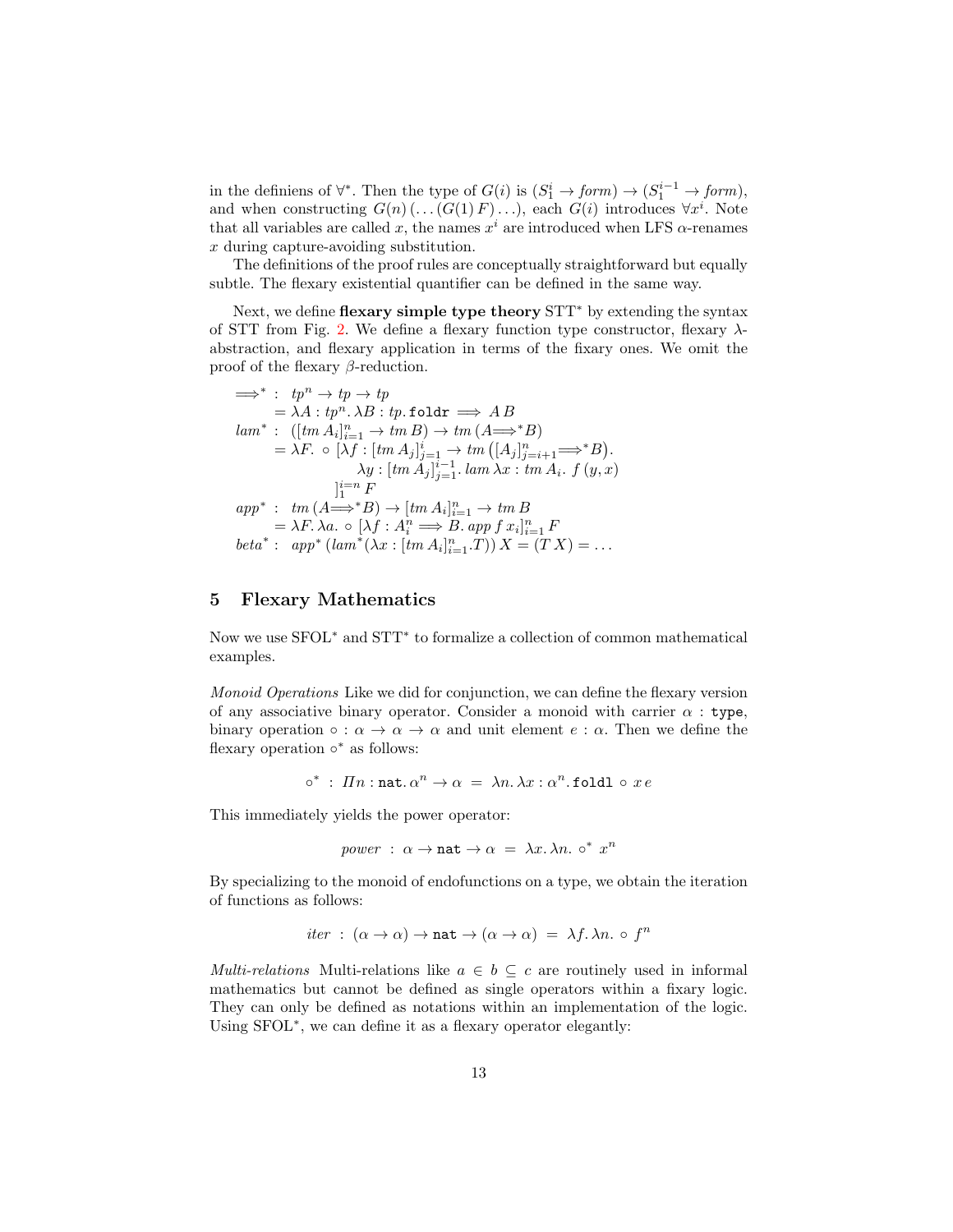$$
\begin{array}{ll}\n\text{multirel}: \ \ \Pi A: \ \text{sort}^n. \ (\text{tm } A)^{n+1} \to (\text{tm } A \to \text{tm } A \to \text{form})^n \to \text{form} \\
\qquad = \lambda x: (\text{tm } A)^{n+1}. \ \lambda r: (\text{tm } A \to \text{tm } A \to \text{form})^n. \wedge^* [r_i \ x_i \ x_{i+1}]_{i=1}^n\n\end{array}
$$

For example, we can now write the above multi-relation as multirel  $(a, b, c)$  ( $\in$ ,  $\subseteq$ ). More generally, we can define multi-relations for relations between different types:

$$
multirel': \ \Pi A: sort^n. \ [tm A_i]_{i=1}^{n+1} \to [tm A_i \to tm A_{i+1} \to form]_{i=1}^n \to form
$$

$$
= \lambda A. \ \lambda x. \ \lambda r. \ \wedge^* \ [r_i \ x_i \ x_{i+1}]_{i=1}^n
$$

 $a': tp$ 

Vectors and Matrices Now we formalize vectors in STT<sup>∗</sup> . For simplicity, we assume a fixed base type  $a$  with the structure of a ring as given on the right

 $a \; : \text{type} = tm \, a'$  $0_a : a$  $1_a : a$  $+ : a \rightarrow a \rightarrow a$ Then we axiomatize a type constructor of fixed-length vectors as follows, where  $n$  is an implicit argument everywhere:

 $\times : a \to a \to a$  $Vec'$ : nat  $\rightarrow tp$  $Vec$  : nat  $\rightarrow$  type =  $\lambda n$ . tm (Vec'n)  $vec$  $a^n \rightarrow Vec n$  $index \quad : \text{I} \mathbb{I} \mathbb{m} : \text{nat.} \text{I} \mathbb{I} \mathbb{m}_* : 1 \leq m. \text{I} \mathbb{I} \mathbb{m}^* : m \leq n. \text{ Vec } n \to a$  $compute: Im: \texttt{nat}. Im_* : 1 \leq m. Im^* : m \leq n. Hx: a^n.$ index m p q (vec x) =  $x_m$  $complete: \Pi v: \text{Vec } n. v = \text{vec} [\text{index } i \, i^* \, i_* \, v]_{i=1}^n$ 

It may appear strange that we call  $vec : \textbf{nat} \to tp$  and example in simple type theory. However, recall that nat is not a type of the logic STT<sup>∗</sup> but a feature of the framework. Thus, there is no substantial structural difference between our vec and type operators like list :  $tp \rightarrow tp$ . Indeed, our treatment of implicit arguments of type nat is very similar to the treatment of free type variables in higher-order logics.

We can now define the addition and scalar multiplication elegantly:

 $\vec{+}$ :  $Vec\,n \rightarrow Vec\,n \rightarrow Vec\,n$ =  $\lambda v. \lambda w. \, vec \left[ (index \, i \, i \ast v) + (index \, i \, i \ast w) \right]_{i=1}^n$  $\vec{\times}$  :  $a \rightarrow \text{Vec } n \rightarrow \text{Vec } n$  $= \lambda x.\,\lambda v.\,vec\; [x \times (\text{index } i\, i_*\, i^* \, v)]_{i=1}^n$ 

In implementations, these definitions would resemble the ones in informal mathematics even more: We would use appropriate notations for  $vec$  and  $index$ , and it is straightforward for a theorem prover to find the guard arguments of index automatically.

More generally, we can formalize the type of vectors  $Vec: tp \to nat \to tp$  over an arbitrary base type and define matrices as vectors of vectors. Then matrix addition and multiplication can be defined accordingly.

Polynomials Finally, we axiomatize a type of polynomials (over the same fixed base type  $a$ : type as above) as follows: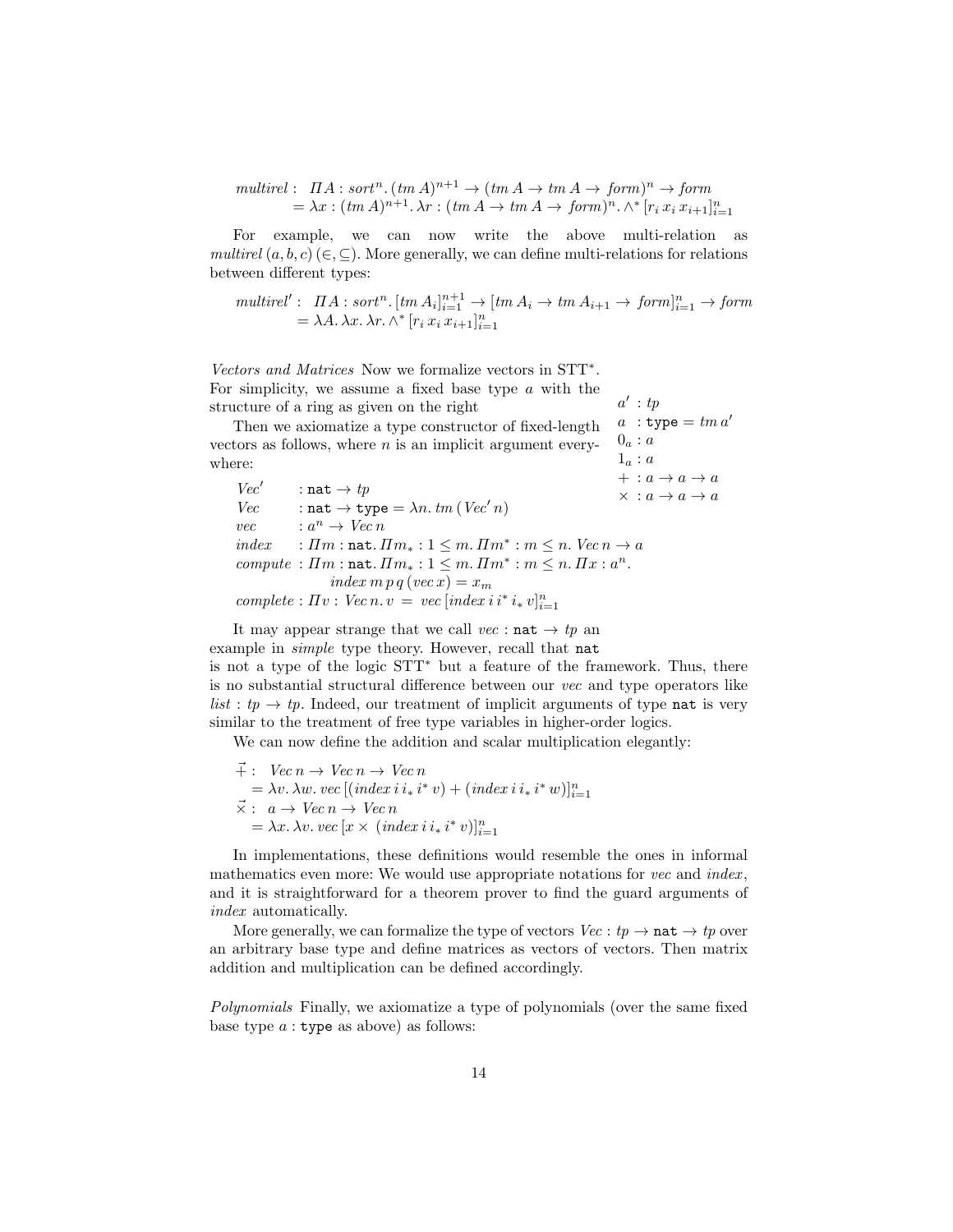$Poly$ : tp Poly : type = tm Poly<sup>0</sup>  $\Omega$  $a^{n+1} \rightarrow Poly$  $deg$  :  $Poly \rightarrow nat$  $\text{coeff} \qquad \text{if } \text{Poly} \to \texttt{nat} \to a$  $comp\_deg$  $n+1$ . deg (poly c) = n  $comp\_coeff_1: \Pi c: a^{n+1}. \Pi m: \mathtt{nat}.$  $1 \leq m \to m \leq n+1 \to \text{coeff}$  (poly A)  $m = A_m$  $comp\_coeff_2: \textit{IIc}: a^{n+1}. \textit{IIm}: \texttt{nat}. \textit{n}+2 \leq m \rightarrow coeff\text{ }(\textit{poly}\text{ }A)\text{ }m=0_a$ complete  $IP: Poly. p = poly[coeff p i]_{i=1}^{1+deg p}$ 

Here poly constructs a polynomial from coefficients, deg returns an upper bound on the degree, and *coeff* returns a coeffiecient.  $comp\_deg$ ,  $comp\_coeff_1$ , and  $\mathit{comp}\_\mathit{coeff}_2$  compute the degree and coefficients of an explicitly given polynomial. And *complete* makes every polynomial equal to the one formed from its coefficients.

We can now define the evaluation of a polynomial for a given  $x$  concisely:

eval : poly 
$$
\rightarrow a \rightarrow a = \lambda p. \lambda x. +^* [(\text{coeff } p i) \times (\times^* x^{i-1})]_{i=1}^{1+\text{deg } p}
$$

where  $+^*$  and  $\times^*$  are the flexary versions of  $+$  and  $\times$ , respectively.

The ring operations on polynomials can be defined accordingly.

## 6 Conclusion & Future Work

It is almost impossible to write about mathematical objects without using sequence ellipsis  $(\ldots)$ . This observation is independent of the language used, or the formal system employed: if we eliminate ellipses, then expressions get more complicated and communication can become quite awkward. This universality strongly suggests that sequences and sequence ellipsis are a meta-level feature of mathematical languages.

Guided by this realization, we present LFS, an extension of LF with a novel feature of type sequences. Using the extended framework for logic development enables us to specify flexary logics with flexary operators and calculi that deal with them in proofs. We exemplify this ability with flexary sorted first-order logic and flexary simple type theory. As they use LFS as their meta-language, both can define flexary operators in terms of their fixary counterparts. A central theme is that the type of a flexary operator depends on a natural number argument, which instantiates the flexible arity: We call this **arity polymorphism** because it is very similar to the well-known type polymorphism where the type of an operator depends on a type argument.

Numerous examples from everyday mathematics show that the flexary languages allow more adequate formalizations of complex objects like vectors, matrices, and polynomials.

In the future, we want to extend/complete MKM support for LFS. In particular, we want to  $i$ ) look at additional examples, e.g. the complex matrix rep-resentations in [\[SS06\]](#page-16-4), *ii*) investigate type reconstruction of LFS and implement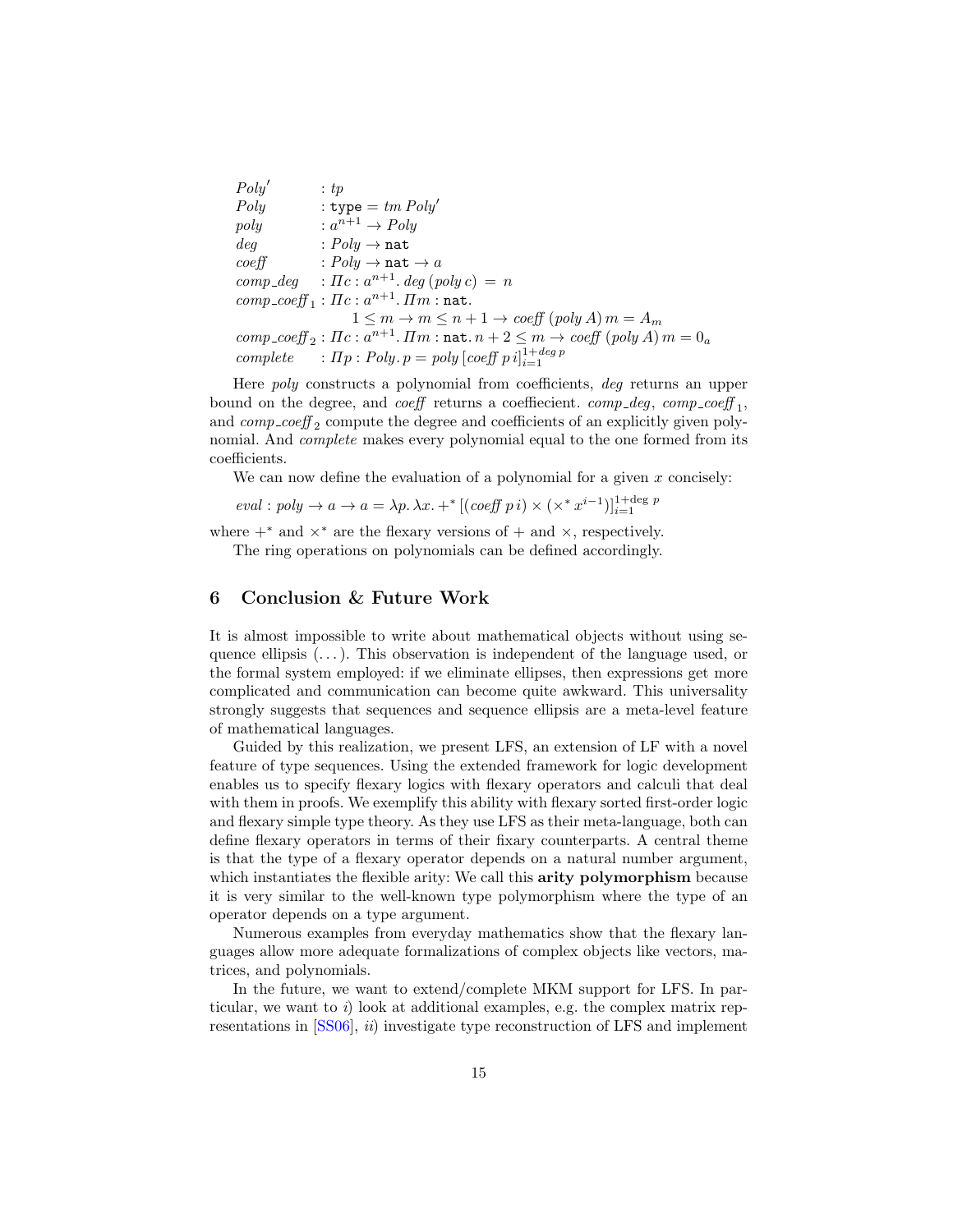it based on MMT [\[RK13;](#page-16-5) [Rab13\]](#page-16-6), which will in particular infer omitted natural number arguments, *iii*) extend the support for sequences and elisions to flexiformal mathematics markup systems like LAT<sub>E</sub>X and  $\langle$ T<sub>E</sub>X, *iv*) integrate native support for argument sequences into OPENMATH and content MATHML completing the work started in  $[HKR11]$ , and finally v) develop semantics reconstruction techniques that transform  $1, 2, ..., n$  into  $[i]_{i=1}^n$  or  $1, 2, 4, 8, ...$  into  $[2^i]_{i=1}^{\infty}$ .

Acknowledgements Work on the concepts presented here has been partially supported by the German Research Foundation (DFG) under grant KO 2428/13-1.

## References

<span id="page-15-9"></span><span id="page-15-8"></span><span id="page-15-7"></span><span id="page-15-6"></span><span id="page-15-5"></span><span id="page-15-4"></span><span id="page-15-3"></span><span id="page-15-2"></span><span id="page-15-1"></span><span id="page-15-0"></span>

| $[Aus+03]$ | R. Ausbrooks et al. Mathematical Markup Language (MathML)                                                                                      |
|------------|------------------------------------------------------------------------------------------------------------------------------------------------|
|            | Version 2.0 (second edition). See http://www.w3.org/TR/<br>MathML2. 2003.                                                                      |
| [CH88]     | T. Coquand and G. Huet. "The Calculus of Constructions". In:                                                                                   |
|            | Information and Computation $76.2/3$ (1988), pp. 95-120.                                                                                       |
|            |                                                                                                                                                |
| [CICM1212] | Artur Kornilowicz. "Tentative Experiments with Ellipsis in Mizar".<br>In: <i>Intelligent Computer Mathematics</i> . Conferences on Intelligent |
|            |                                                                                                                                                |
|            | Computer Mathematics (CICM). (Bremen, Germany, July 9–14,                                                                                      |
|            | 2012). Ed. by Johan Jeuring et al. LNAI 7362. Berlin and Heidel-                                                                               |
|            | berg: Springer Verlag, 2012, pp. 453-457. ISBN: 978-3-642-31373-8.                                                                             |
| [Com]      | Information technology — Common Logic $(CL)$ : a framework for                                                                                 |
|            | a family of logic-based languages. Tech. rep. 24707:2007. ISO/IEC,<br>2007.                                                                    |
| [HHP93]    | R. Harper, F. Honsell, and G. Plotkin. "A framework for defining                                                                               |
|            | logics". In: Journal of the Association for Computing Machinery                                                                                |
|            | 40.1 (1993), pp. $143-184$ .                                                                                                                   |
| [HKR11]    | F. Horozal, M. Kohlhase, and F. Rabe. "Extending OpenMath"                                                                                     |
|            | with Sequences". In: Intelligent Computer Mathematics, Work-                                                                                   |
|            | <i>in-Progress Proceedings.</i> Ed. by A. Asperti et al. University of                                                                         |
|            | Bologna, 2011, pp. 58–72.                                                                                                                      |
| [KB04]     | Temur Kutsia and Bruno Buchberger. "Predicate Logic with Se-                                                                                   |
|            | quence Variables and Sequence Function Symbols". In: Mathemat-                                                                                 |
|            | ical Knowledge Management, MKM'04. Ed. by Andrea Asperti,                                                                                      |
|            | Grzegorz Bancerek, and Andrej Trybulec. LNAI 3119. Springer                                                                                    |
|            | Verlag, 2004, pp. 205–219.                                                                                                                     |
| [ML74]     | P. Martin-Löf. "An Intuitionistic Theory of Types: Predicative                                                                                 |
|            | Part". In: Proceedings of the '73 Logic Colloquium. North-Holland,                                                                             |
|            | 1974, pp. $73-118$ .                                                                                                                           |
| [Nor05]    | U. Norell. The Agda WiKi. http://wiki.portal.chalmers.se/                                                                                      |
|            | agda. 2005.                                                                                                                                    |
| [Paul94]   | L. Paulson. Isabelle: A Generic Theorem Prover. Vol. 828. Lecture                                                                              |
|            | Notes in Computer Science. Springer, 1994.                                                                                                     |